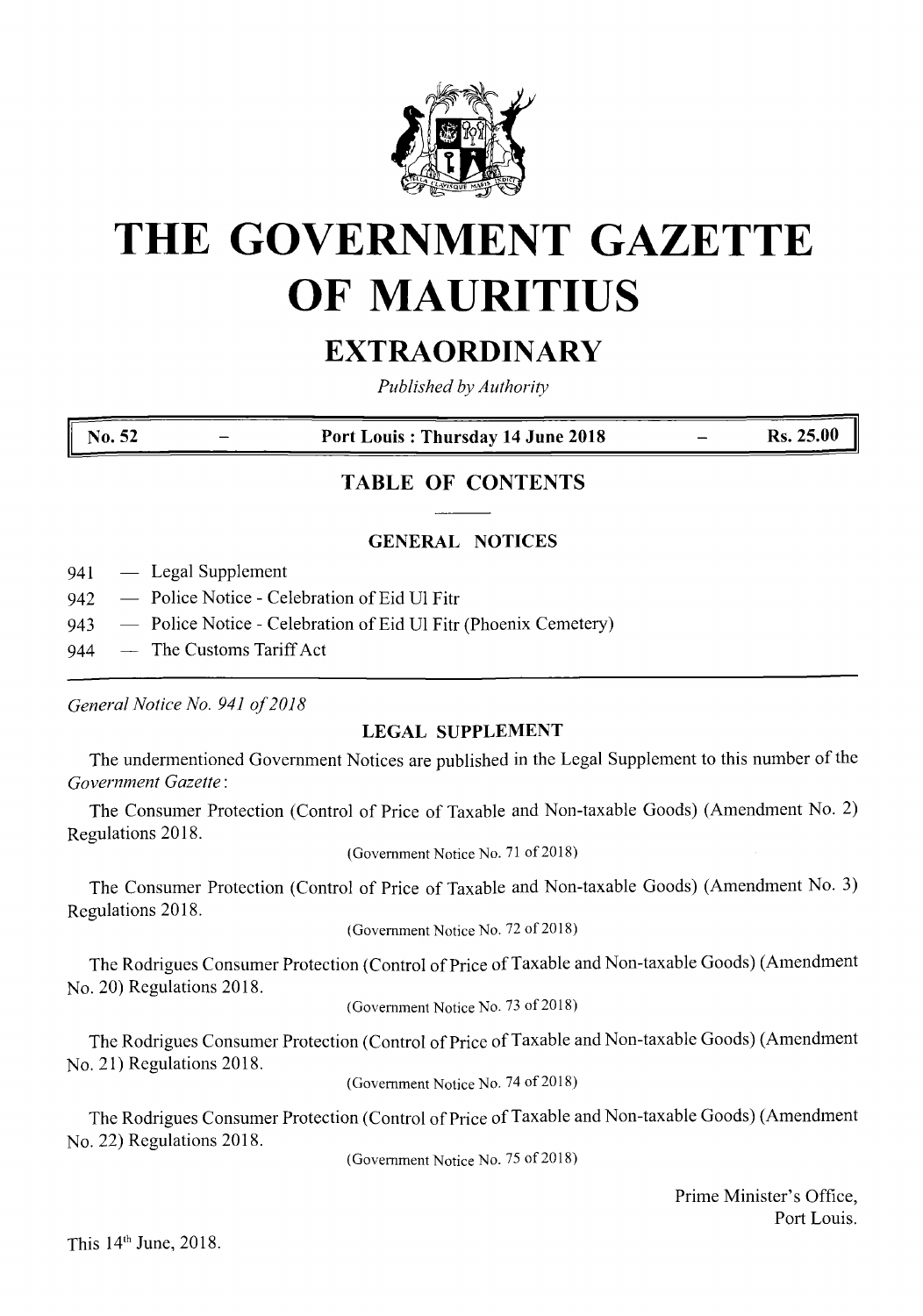#### *General Notice No. 942 of2018*

#### **POLICE NOTICE CELEBRATION OF EID UL FITR**

#### **on Friday 15th or Saturday 16\*[\\*](#page-1-0)<sup>11</sup> June, 2018**

In virtue of Section  $25(3)$  of the Police Act and Section 181 of the Road Traffic Act, the following traffic arrangements as hereunder will be made either on Friday 15th or Saturday 16th June, 2018 (depending upon the visibility of the moon) on the occasion of the Celebration of Eid U1 Fitr in Metropolitan (North) Division.

#### **2. Closed Street**

- (a) As from 06.00 to 12.00 hrs either on Friday 15th or Saturday 16th June, 2018 Sir Edgar Laurent Street from its junction with SSR Street near Total Filling Station up to Royal Street, Port Louis near Royal Gate will be closed for vehicular traffic; and
- (b) Remy Ollier Street with its junction with La Paix Street up to Sir Edgar Laurent Street and lateral roads will be closed for vehicular traffic.

#### **3. Diversion of Traffic**

- (a) Vehicular traffic coming from Khadafi Square, Plaine Verte and motoring along Sir Edgar Laurent Street, Plaine Verte will be diverted onto SSR Street and St Franqois Xavier Street to proceed to the North; and
- (b) Vehicular traffic coming from the Municipality of Port Louis and motoring along Remy Ollier Street, Port Louis will be diverted onto La Paix and SSR Streets to proceed to the North.

#### **4. Buses**

- (a) Buses on routine trips coming from Khadafi Square, Plaine Verte along Sir Edgar Laurent Street will be diverted onto St Francois Xavier Street via Ambroisine Street - Nicolay Street - Noor-E-Islam Street - Royal Street near Royal Gate and Renga Iyer Street to reach the Immigration Bus Stand; and
- (b) Only buses of the United Bus Service Company on routine trip from the bus stand on Remy Ollier Street to Cite Vallijee will be allowed to have access for the embarkation and disembarkation of the passengers.

#### **5. Judicial Proceedings**

Non compliance with these traffic arrangements will entail judicial proceedings.

The cooperation and understanding of the public would be much appreciated.

12.06.2018

K. M. Nobin, PMSM *Commissioner ofPolice*

Office of the Commissioner of Police Police Headquarters Line Barracks, Port Louis

*General Notice No. 943 of2018*

#### **POLICE NOTICE**

#### **TRAFFIC SCHEME AT VACOAS DIVISION Eid U1 Fitr Celebration (Phoenix Cemetery)**

In virtue of Section 25(3) of the Police Act and Section 181 of the Road Traffic Act, traffic arrangements as hereunder will be made either on **Friday 15 or Saturday 16 June, 2018** *(depending on the visibility of the moon)* from **06.00 hrs to 14.00 hrs** in connection with the above celebration.

#### **2. One Way Street**

- (i) Remy Ollier Street will be one way from its junction with Carreau Laliane Road up to its junction with CNT Depot; and
- <span id="page-1-0"></span>(ii) Mahant Kabir Street will be one way from its junction with Cemetry Road towards Independence Road.

#### **3. Parking**

Parking will be allowed along one side of Remy Ollier and Mahant Kabir Streets.

#### **4. Judicial Proceedings**

Non-compliance with these traffic arrangements will entail judicial proceedings.

The cooperation and understanding of the public would be much appreciated.

#### 14.06.2018

K. M. Nobin, PMSM *Commissioner ofPolice*

Office of the Commissioner of Police Police Headquarters Line Barracks, Port Louis